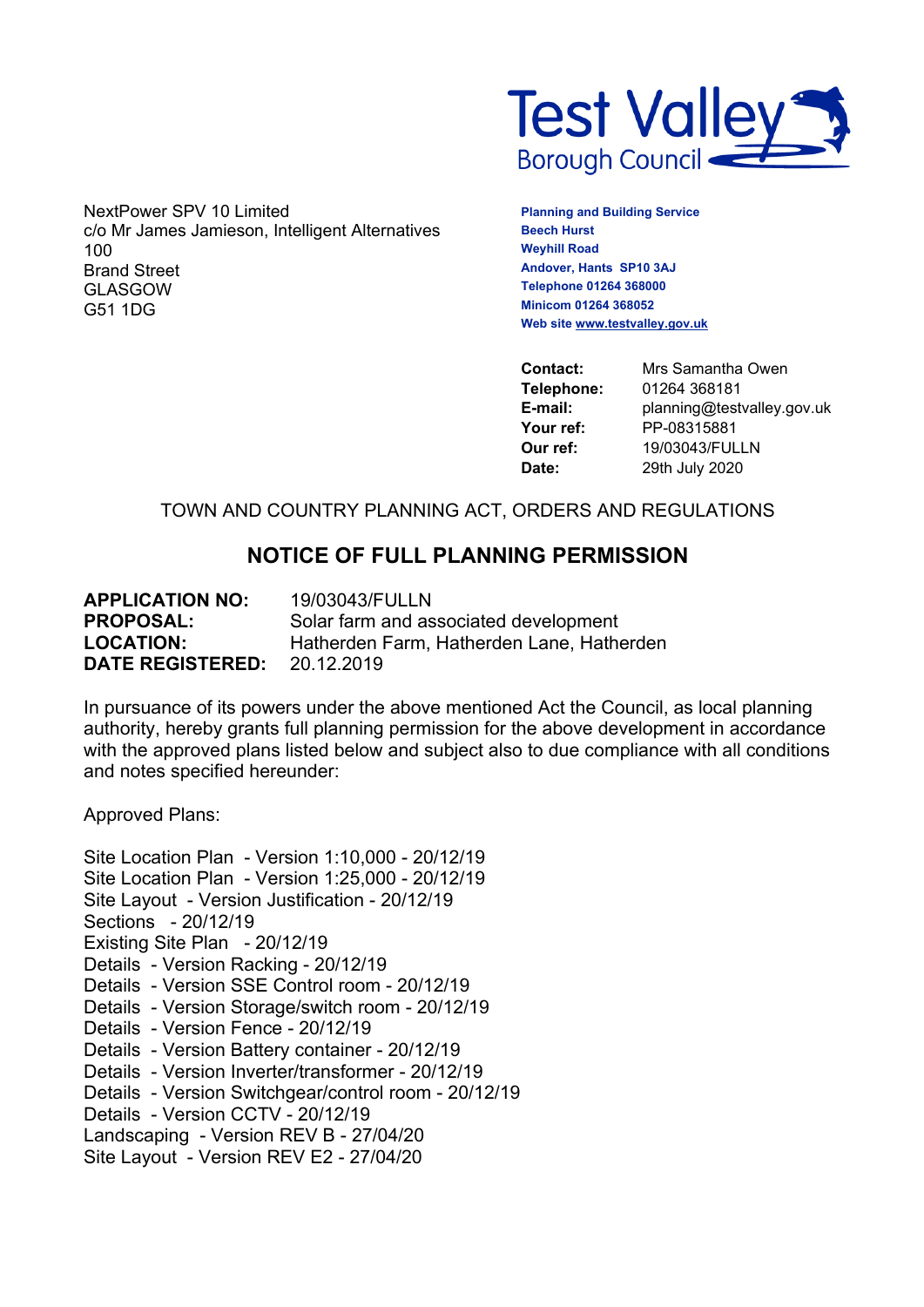01. The development hereby permitted shall be begun before the expiration of three years from the date of this permission. This permission shall be for a period of 40 years from the date that the development is first connected to the grid (the "First Export Date"). Two weeks' notice of this first connection shall be given to the Local Planning Authority in writing.

The development shall be removed and the land restored to its former condition no later than the date 40 years from the First Export Date or within six months of the development failing to generate electricity for 12 consecutive months, whichever occurs first. All structures and materials, and any associated goods and chattels shall be removed from the site and the land shall be restored to its former condition in accordance with a scheme of decommissioning work and land restoration that shall have first been submitted to and approved in writing by the Local Planning Authority. Reason: In order that the land is restored to its original condition following the expiry of the period of time whereby electricity is likely to be generated by the proposed development and for which a countryside location has been shown to be essentially required, in accordance with policies COM2 and E2 of the Test Valley Borough Revised Local Plan 2016.

- 02. The development hereby permitted shall not be carried out except in complete accordance with the details shown on the submitted plans; Location Plan dated 10/12/2019; Block Plan Rev A1 dated 11/10/2019; Justification Layout dated 10/12/2019, Battery Container, Rev A1, 01/11/2019; CCTV Detail, Rev A1, dated 01/11/2019; Customer Switchgear and Control Room, Rev A1, dated 01/11/2019; Fence Detail, Rev A1, dated 01/11/2019, Inverter/Transformer detail, Rev A1, dated 01/11/2019; Magnetic Gradient, dated September 2019; Racking Detail, Rev A1, dated 01/11/2019; SSE Control Room, Rev A1, dated 01/11/2019; Storage/Comms/Switch Room, Rev A1, dated 01/11/2019; Substation Section, Rev A1, dated 01/11/2019; Landscape Masterplan REV B, dated 27/04/2020, Solar Farm Layout REV E2, dated 27/04/2020
- 03. No development shall take place until the applicant has secured the implementation of a programme of archaeological assessment in accordance with a Written Scheme of Investigation that has been submitted to and approved by the Local Planning Authority. The assessment should take the form of trial trenches located within the footprints of any support buildings as well as a watching brief during groundworks associated with any access tracks and areas of landscaping, to ensure that any archaeological remains encountered within the site are recognised, characterised and recorded.

Reason: The site is potentially of archaeological significance in accordance with Test Valley Borough Revised Local Plan (2016) Policy E9

04. No development associated with the areas of trial trenching shall take place until the applicant has secured the implementation of a programme of archaeological mitigation of impact, based on the results of the trial trenching, in accordance with a Written Scheme of Investigation that has been submitted to and approved by the Local Planning Authority.

Reason: The site is potentially of archaeological significance in accordance with Test Valley Borough Revised Local Plan (2016) Policy E9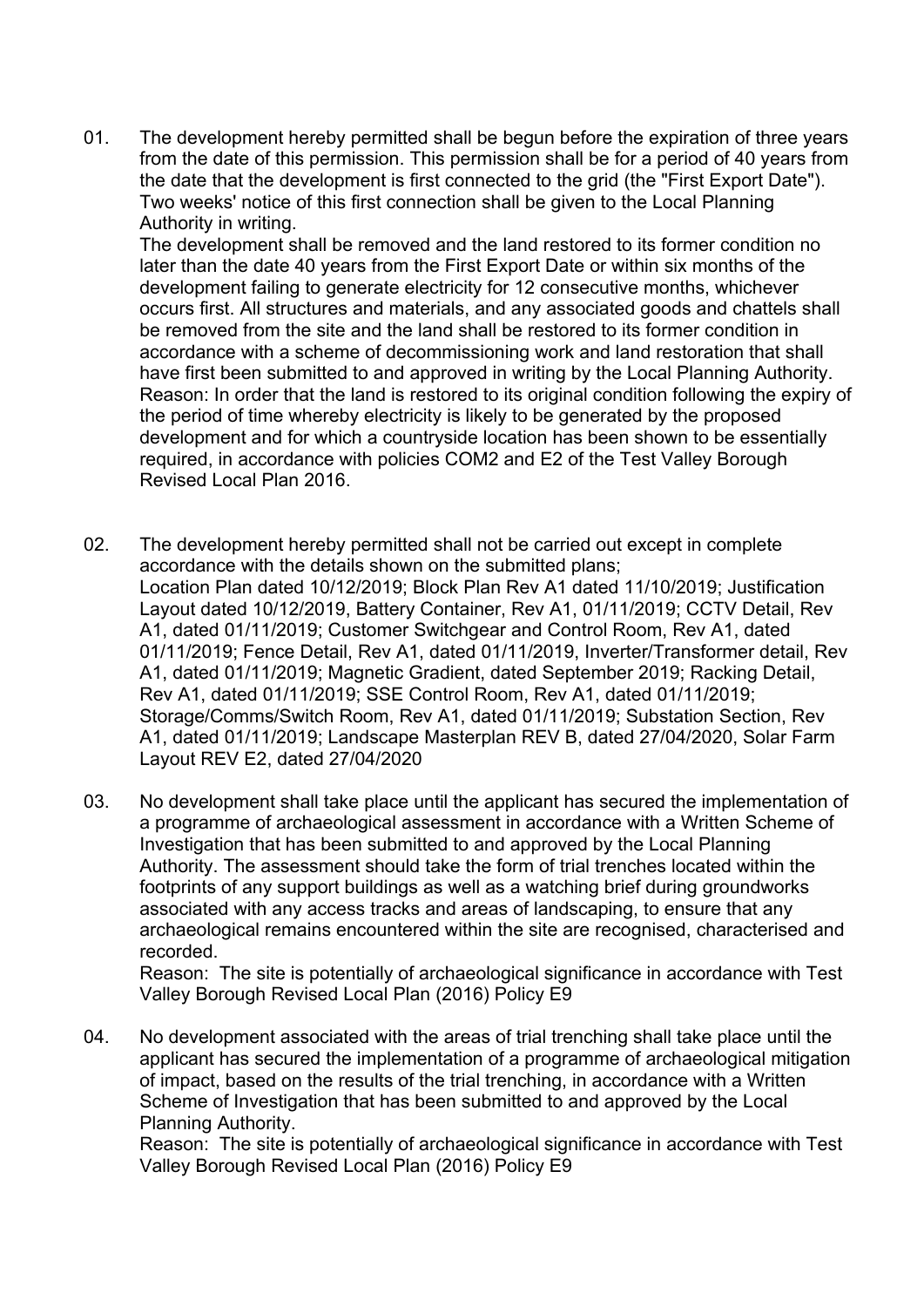05. Following completion of archaeological fieldwork a report will be produced in accordance with an approved programme submitted by the developer and approved in writing by the Local Planning Authority setting out and securing appropriate postexcavation assessment, specialist analysis and reports, publication and public engagement.

Reason: The site is potentially of archaeological significance in accordance with Test Valley Borough Revised Local Plan (2016) Policy E9

06. Prior to the commencement of development full details of the following shall be submitted to and approved in writing by the Local Planning Authority;

o layout for the parking and manoeuvring onsite of contractor's and delivery vehicles, this will include tracking diagrams to show that vehicles of all sizes can enter, park and exit in a forward gear.

- o site office/accommodation and
- o onsite materials storage and mixing areas to be used
- o location of wheel washing facilities.

The approved scheme shall be implemented prior to the commencement of development and retained for the duration of the construction period. Reason: In the interest of highway safety in accordance with Policy T1 of the Test Valley Borough Revised Local Plan

- 07. Prior to the erection of any solar panels on the site a landscaping scheme in accordance with the approved Landscape Masterplan Rev B shall first been submitted to and approved in writing by the Local Planning Authority. The scheme shall include:
	- a) Details of the location, number, size and density of plants for all new hedgerows;

b) Details of the location, number, size and density of plants to be used in the infilling of gaps within the existing hedgerows;

c) Hedgerow management of existing hedges shall be carried out in accordance with the details as set out on the approved Landscape Masterplan Rev B. d) Details of any gates proposed

All landscaping shall be implemented in accordance with the approved details and shall be completed before the installation is first connected to the grid.

Reason: To improve the appearance of the site and enhance the character of the development, and to assist in the development successfully integrating with the landscape, in the interest of visual amenity, and to contribute to the character of the local area in accordance with policies E1 and E2 of the Test Valley Borough Revised Local Plan 2016.

08. Prior to the erection of any solar panels on the site a schedule of landscape maintenance and subsequent landscape management for a period of 40 years shall be submitted to and approved in writing by the Local Planning Authority. The schedule shall include:

a) details of agricultural use of the land and associated management practices;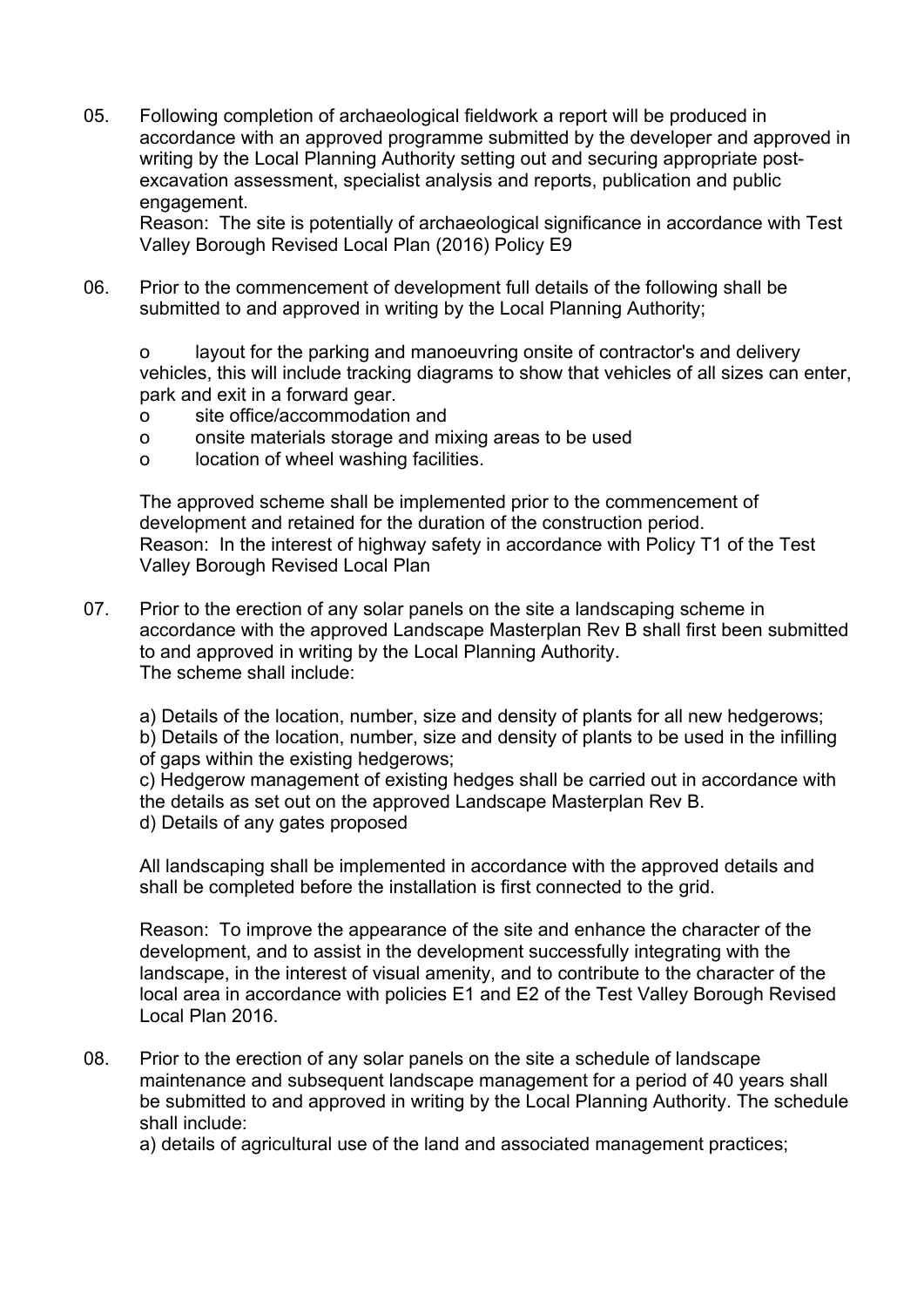b) details of how the success or failure of the initial landscape planting and associated land-management regime is to be monitored and reported to the Local Planning Authority annually for the first 5 years after planting and thereafter on a 5 year basis; c) details of the means by which any failures in landscape planting are to be identified and reasonably remedied over the 40 year life of the development hereby permitted; d) details of responsibilities for maintenance and management of landscaping.

Development shall be carried out in accordance with the approved details.

Reason: To improve the appearance of the site and enhance the character of the development, and to assist in the development successfully integrating with the landscape, in the interest of visual amenity, and to contribute to the character of the local area in accordance with policies E1 and E2 of the Test Valley Borough Revised Local Plan 2016.

- 09. Prior to the erection of any solar panels details of the phasing of any proposed piling shall be submitted to and approved by the Local Planning Authority. Development shall proceed in accordance with the agreed details. Reason: In the interest of pedestrian and horse rider safety when utilising local public rights of way in accordance with Policy T1 of the Test Valley Borough Revised Local Plan 2016.
- 10. Prior to the erection of the proposed supporting structures and wooden/metal fences hereby permitted details of the colour of these structures/fences shall be submitted to and approved in writing by the Local Planning Authority. Development shall be carried out in accordance with the approved details. Reason: To ensure the development has a satisfactory external appearance in the interest of visual amenities in accordance with Test Valley Borough Revised Local Plan (2016) Policy E1.
- 11. Prior to the installation of any battery storage and associated inverters adjacent to the substation a Noise Report shall be submitted to and approved by the Local Planning Authority detailing expected noise levels from the battery storage and associated inverters against existing background noise and any appropriate noise mitigation to ensure that related plant noise is not audible at the nearest residential property boundary. Such mitigation measures shall then be maintained for the life of the installation.

Reason: In the interest of the amenities in the local area in accordance with Test Valley Borough Revised Local Plan (2016) Policy E8

- 12. The development shall be carried out in accordance with the details and mitigation as set out in the Indicative Traffic Management Plan Revision A dated 9th March 2020. Reason: In the interest of highway safety in accordance with Policy T1 of the Test Valley Borough Revised Local Plan
- 13. Deliveries will be undertaken between the hours of 09:00 and 17:00 Monday to Saturday. There will be no deliveries on Sundays or Public Holidays Reason: In the interest of the amenities in the local area in accordance with Test Valley Borough Revised Local Plan (2016) Policy E8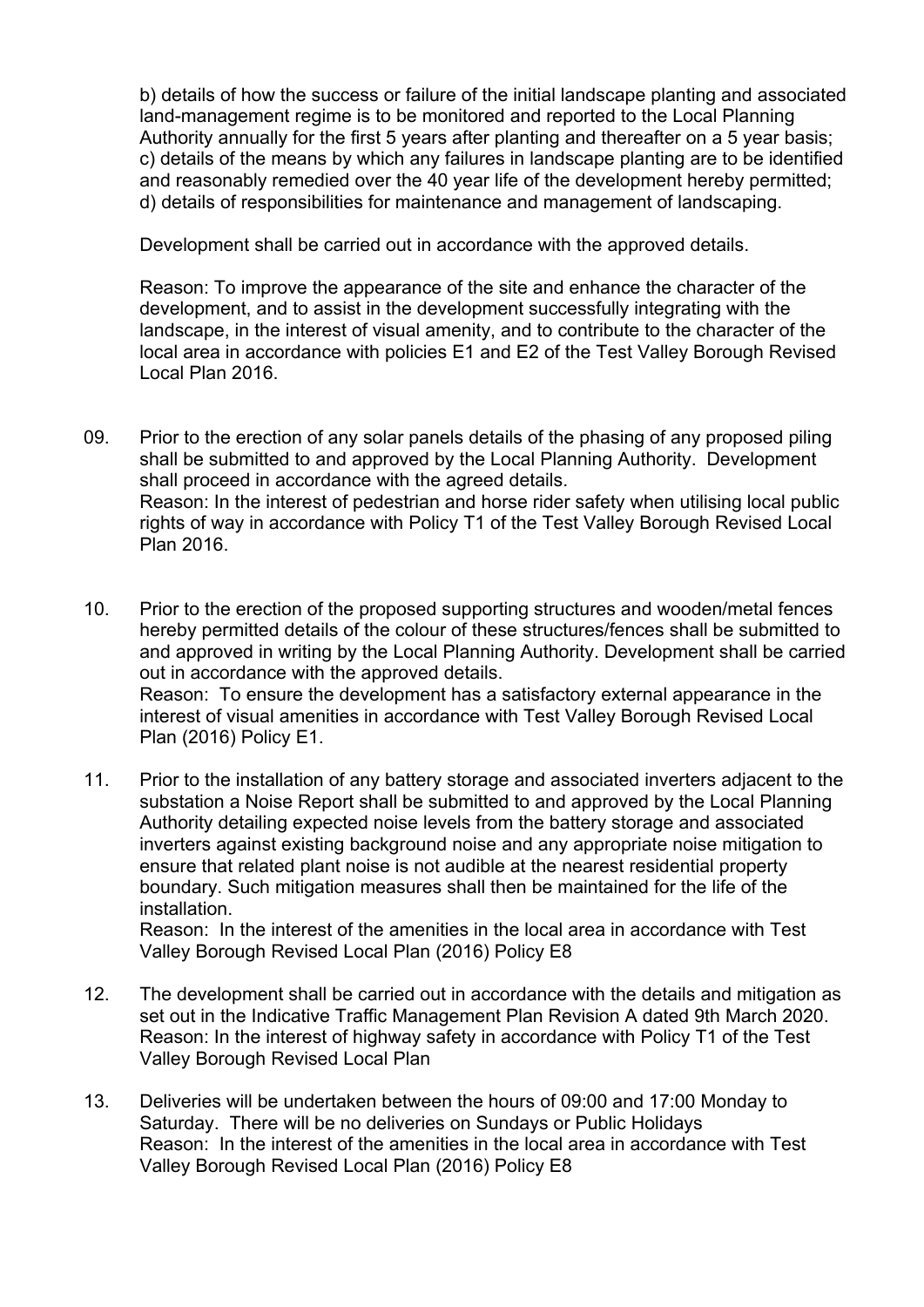- 14. The development shall be carried out in accordance with the details, mitigation and maintenance as set out in the Amended Flood Risk and Drainage Assessment received 10th March 2020. Reason: To ensure adequate drainage of the site in accordance with Policy E7 of the Test Valley Borough Revised Local Plan (2016).
- 15. Prior to the erection of any solar panels on the site a detailed Habitat Enhancement Scheme, supported by relevant plans, shall be submitted to and approved in writing by the Local Planning Authority. Development shall subsequently proceed in accordance with any such approved details. Reason: To conserve and enhance biodiversity in accordance with Policy E5 of the Test Valley Borough Revised Local Plan 2016.
- 16. Prior to any lighting being installed within the development details of the location, height and lux levels will be submitted to and approved in writing by the Local Planning Authority. Development shall proceed in accordance with any approved details. Reason: To retain control over lighting levels within the area to protect existing bat populations within the area in accordance with Policy E5 of the Test Valley Borough

Note(s) to applicant:

Revised Local Plan 2016.

- 01. In reaching this decision Test Valley Borough Council (TVBC) has had regard to the National Planning Policy Framework and takes a positive and proactive approach to development proposals focused on solutions. TVBC work with applicants and their agents in a positive and proactive manner offering a pre-application advice service and updating applicants/agents of issues that may arise in dealing with the application and where possible suggesting solutions.
- 02. Nothing connected with the development or its future use should have an adverse effect on the right of way, which must remain available for public use at all times. Any damage caused to the surface of the public Right of Way by construction traffic will be required to be restored to the satisfaction of the Countryside Area Access Manager on the completion of the build. There must be no surface alterations to a public Right of Way without the consent of Hampshire County Council as Highway Authority. To carry out any such works without this permission would constitute an offence under s131 Highways Act 1980. No builders or contractor's vehicles, machinery, equipment, materials, scaffolding or anything associated with the works should be left on or near the public rights of way so as to obstruct, hinder or provide a hazard to users. All vehicles would be accessing the site via a public right of way should give way to public users, which could include horse-riders and cyclists, at all times.
- 03. Attention is drawn to the requirements of the Agreement dated 28th July 2020 under Section 106 of the Town and Country Planning Act 1990 which affects this development.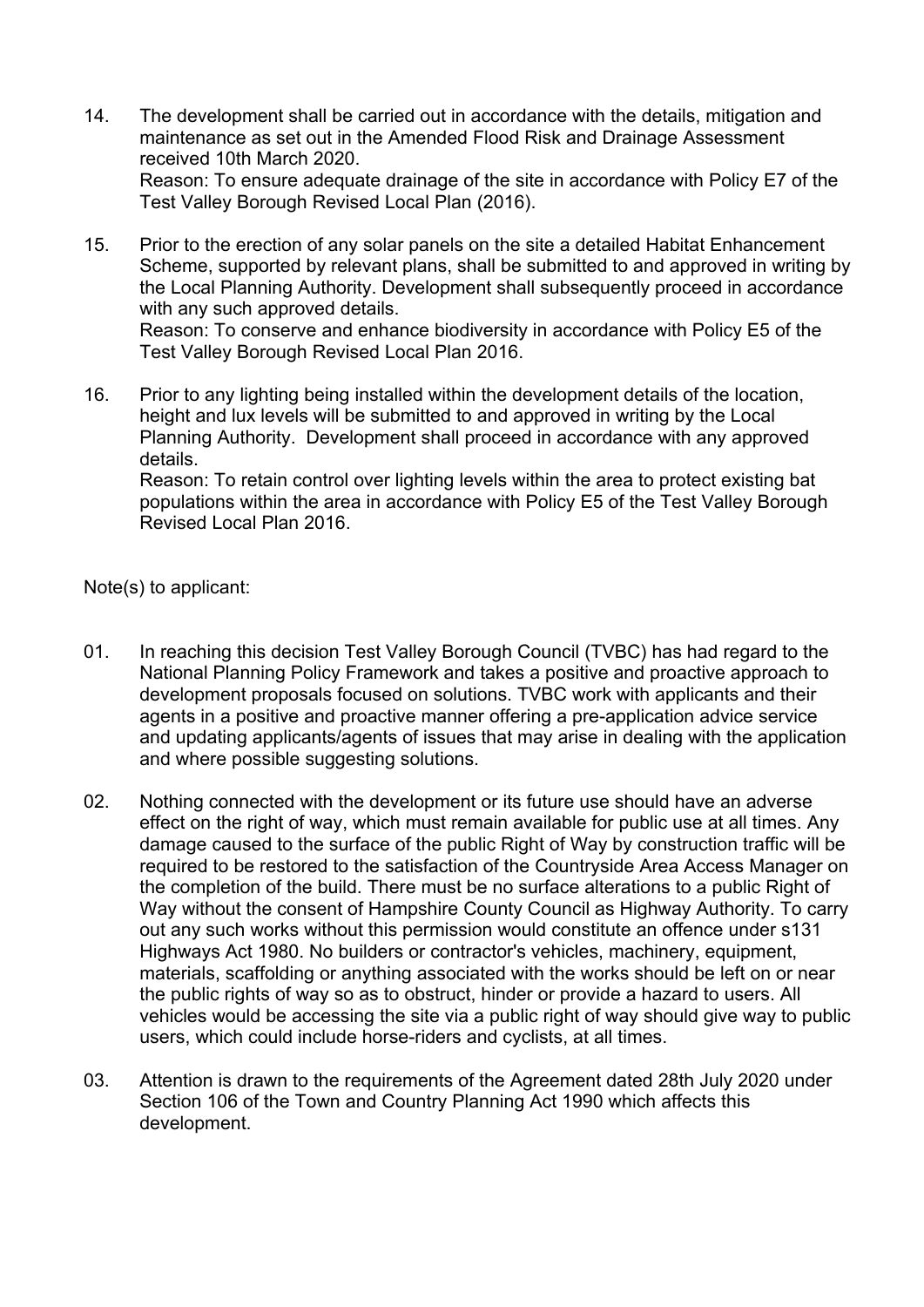Paul Jackson<br>Head of Planning and Building

Paul fouldon Date: 29th July 2020

All enquiries relating to this decision should be made to the above address.

**IMPORTANT NOTE:** You are strongly advised to carefully read the attached notes.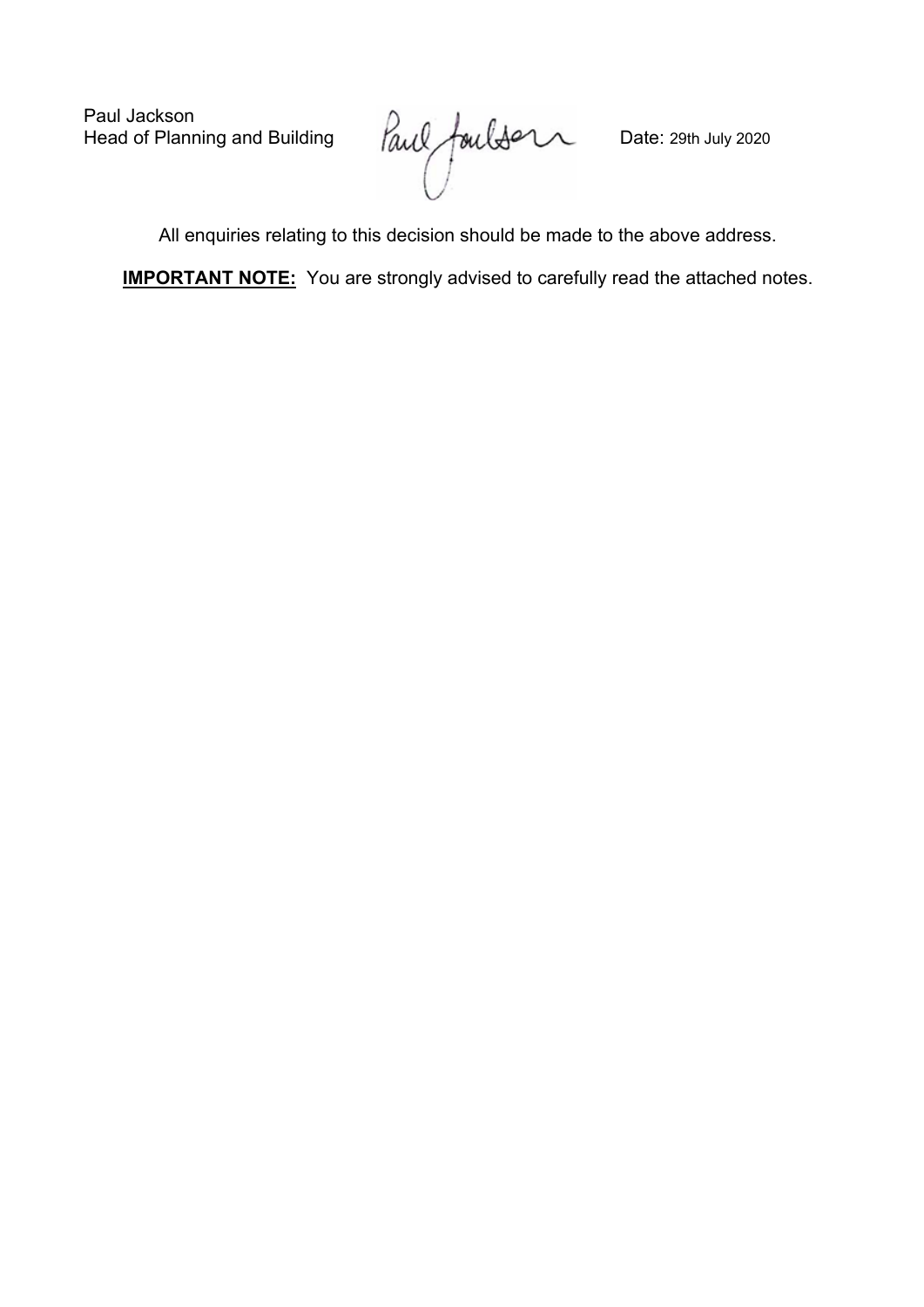#### **TEST VALLEY BOROUGH COUNCIL – PLANNING AND BUILDING SERVICE**

**IMPORTANT** Please read these notes carefully. Part A sets out an applicant's statutory rights under the Town and Country Planning Act 1990, (hereafter called the '1990 Act') and Part B deals with other matters some of which may affect the implementation of any planning permission. Parts C and D (overleaf) deal with Advertisement and Listed Building appeal procedures respectively.

 $\_$  . The contribution of the contribution of the contribution of the contribution of  $\mathcal{L}_1$ 

# **PART A: FORMAL NOTIFICATION**

**1. Appeals to the Secretary of State:** If the applicant is aggrieved by the decision of the Local Planning Authority to refuse permission or approval or to grant permission or approval subject to conditions, they may appeal to the Secretary of State under Section 78 of the 1990 Act. Time periods for making an appeal are set out in a) to d) below.

a) If the decision is to refuse a planning permission for a householder or minor commercial application, and you want to appeal against the Local Planning Authority's decision then you must do so within 12 weeks of the date of the decision notice, unless there is also an enforcement notice in which case the time limits in c) and d) below may apply, b) For other types of application [other than Advertisement applications] and appeals against conditions imposed on householder planning permissions the appeal must be made within 6 months of the date of the decision notice, unless there is also an enforcement notice in which case the time limits in c) and d) below may apply.

c) If the decision relates to the same or substantially the same land and development as is already the subject of an enforcement notice served before the date of the decision notice but not earlier than 2 years before the application was made, if you want to appeal against the Local Planning Authority's decision then you must do so within 28 days of the date of the decision notice.

d) If an enforcement notice is served on or after the date of the decision notice relating to the same or substantially the same land and development as in your application the appeal must be made within 28 days from the service of the enforcement notice or within 6 months [12 weeks in the case of a householder appeal] of the date of the decision, whichever period expires earlier.

on a form which is obtainable from The Planning Inspectorate, Customer Support Team, Temple Quay House, 2 The Square, Temple Quay, BRISTOL BS1 6PN, Tel. 0303 444 5000 or you can submit your appeal electronically from the Planning Portal's website at <http://www.planningportal.gov.uk/planning/appeals/online/makeanappeal>

The Secretary of State can allow a longer period for giving notice of an appeal, but he will not normally be prepared to use this power unless there are special circumstances which excuse the delay in giving notice of appeal. The Secretary of State need not consider an appeal if it seems to him that the Local Planning Authority could not have granted planning permission for the proposed development or could not have granted it with the conditions they imposed, having regard to the statutory requirements, to the provisions of any development order and to any directions given under a development order. In practice, the Secretary of State does not refuse to consider appeals solely because the Local Planning Authority based their decision on a direction given by him.

If you intend to submit an appeal that you would like examined by inquiry then you must notify the Local Planning Authority and Planning Inspectorate (inquiryappeals@planninginspectorate.gov.uk) at least 10 days before submitting the appeal. Further details are available at [https://www.gov.uk/government/collections/casework-dealt-with-by-inquiries.](https://www.gov.uk/government/collections/casework-dealt-with-by-inquiries)

**2. Purchase Notices:** If either the Local Planning Authority of the Secretary of State refuses permission to develop land or grants it subject to conditions, the owner may claim that he can neither put the land to a reasonably beneficial use in its existing state nor render the land capable of a reasonably beneficial use by the carrying out of any development which has been or would be permitted. In these circumstances, the owner may serve a purchase notice on the Council in whose area the land is situated. This notice will require the Council to purchase his interest in the land in accordance with the provisions of Part VI of the Town and Country Planning Act 1990.

**3. Compensation:** In certain circumstances, a claim may be made against the local planning authority for compensation where permission is refused or granted subject to conditions by the Secretary of State on a reference of the application to him. The circumstances in which such compensation is payable is set out in Section 114 and related provisions of the 1990 Act.

#### **PART B: OTHER MATTERS RELATING TO THE GRANT OF PLANNING**

**PERMISSION**

**1. Deviation from the Approved Plans/Compliance with Conditions:** Failure to adhere to the approved plans, or to comply with any condition imposed, constitutes a contravention under the 1990 Act which may be liable to enforcement action. Any proposed departure from the approved proposals should be discussed with the Planning and Building Service before development commences.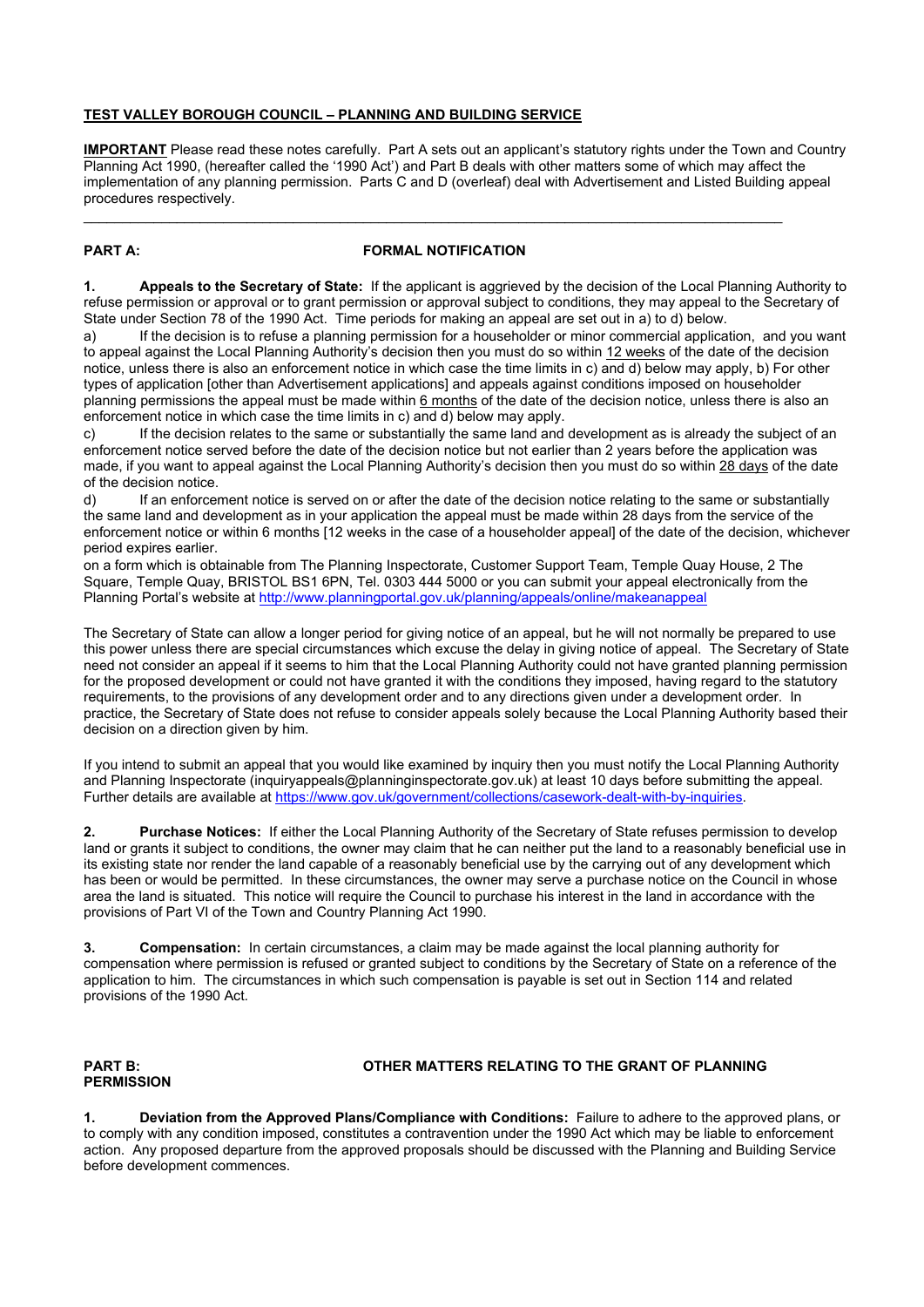**2. Non Material Amendment applications:** These applications do not fall within the range of applications for which section 78 of the 1990 Act grants a right of appeal. The applicant would need to submit a planning application to seek approval for the proposed amendments.

# **3. Applications to Discharge Planning Conditions**

From 1 October 2008 any request for approval of details required by a condition, other than reserved matters following an outline permission, will require the submission of a formal application (preferably on the appropriate 1APP national form) and payment of the relevant fee.

**4. Extent of permission:** Approval is only granted for the purposes of Sections 70-76 of the 1990 Act and for no other purpose whatsoever under that Act or any other Acts, Bye-laws, Orders or Regulations. In particular, **it does not purport to grant Building Regulation Approval** and the Building Control Team should be contacted before any work is commenced – telephone 01264 368312

**5. Building Over Public Sewers and Erection of any Structure in Vicinity of Public Sewer:** Planning approval does not include permission from Southern Water Services Ltd. to erect any structure in the vicinity of a public sewer. The applicant is advised to contact the Council's Building Control Consultancy who hold an electronic copy of the map of public sewer's in the borough. Any further advice is available from either this Council's Building Control Consultancy (tel. 01264 368312, or email buildingcontrol@testvalley.gov.uk) or the Development Control Manager, Southern Water Services Ltd., Hampshire Division, Southern House, Sparrowgrove, Otterbourne, Winchester, Hampshire SO21 2SW.

**6. Title Deeds:** The decision notice is a legal document and should be retained with the title deeds of the property.

**7. Rights of Way:** If it is necessary to stop up or divert a right of way in order to enable the development to proceed, an application must be made beforehand either to the Council under Section 257 of the 1990 Act or to the Secretary of State under Section 247 of that Act.

**8. Fire Brigade Access:** Under the provision of part B5 (Access and Facilities for the Fire Service) of Schedule 1 of the Building Regulations adequate means of access for the Fire Authority must be provided to any building. For further advice on this requirement, contact the Council's Building Control Consultancy on tel. 01264 368312 or email buildingcontrol@testvalley.gov.uk.

**9. Access for the Disabled:** Under the provision of part M of Schedule 1 of the Building Regulations, adequate access should be provided to a building for person's with a disability. Further advice is available from the Council's Building Control Consultancy on tel. 01264 368312, or email buildingcontrol@testvalley.gov.uk, or the Equality Act 2010 and the Equalities Act 2010 (Disability) Regulations 2010.

**10. Hours of Working on Building Sites:** Complaints are often received about noise nuisance during unsocial hours and attention is drawn to the provisions of Section 60 of the Control of Pollution Act 1974 and the Code of Practice issued under that Section.

**11. Display of Advertisements:** The Council encourages developers to co-operate in reducing the adverse effects caused by advertisement clutter on building sites. There is a general policy to challenge and prosecute unauthorised advertisements and, subject to individual circumstances, to restrict advertising on sites to a level consistent with such a policy. Accordingly, attention is drawn to the provisions of the Town and Country Planning (Control of Advertisements) Regulations 1989 which, inter alia, regulate the display of advertisements on building sites. An application should be made in respect of any proposal to display an advertisement (including flag poles) which is not expressly granted consent by the Regulations. In certain circumstances, although consent may not be required to display a flag advertisement, permission may be required to erect the pole to which it is attached.

# **PART C:**

# **ADVERTISEMENT APPEALS**

# **1. You have the right to appeal to the Secretary of State against the local planning authority's:**

- (a) refusal of consent for an advertisement;
- (b) grant of consent for an advertisement subject to a condition with which you are dissatisfied;

(c) failure to issue a decision on an application within a specified time (i.e. 8 weeks from the date the application is formally acknowledged or such longer period you may have agreed in writing with the Council); or

(d) 'discontinuance notice' requiring you to remove an advertisement, or stop using an advertisement site.

# **2. The Choice of Appeal Procedure**

There is a choice of two possible procedures for the determination of an appeal – written representations or a hearing. For appeals received on or after 1st October 2013 the Planning Inspectorate will determine the procedure an appeal will follow. The vast majority of advertisement appeals will be most suited to the written representations procedure, with the remaining minority proceeding by a hearing. You are required to provide detailed reasons if you indicate that a hearing is necessary.